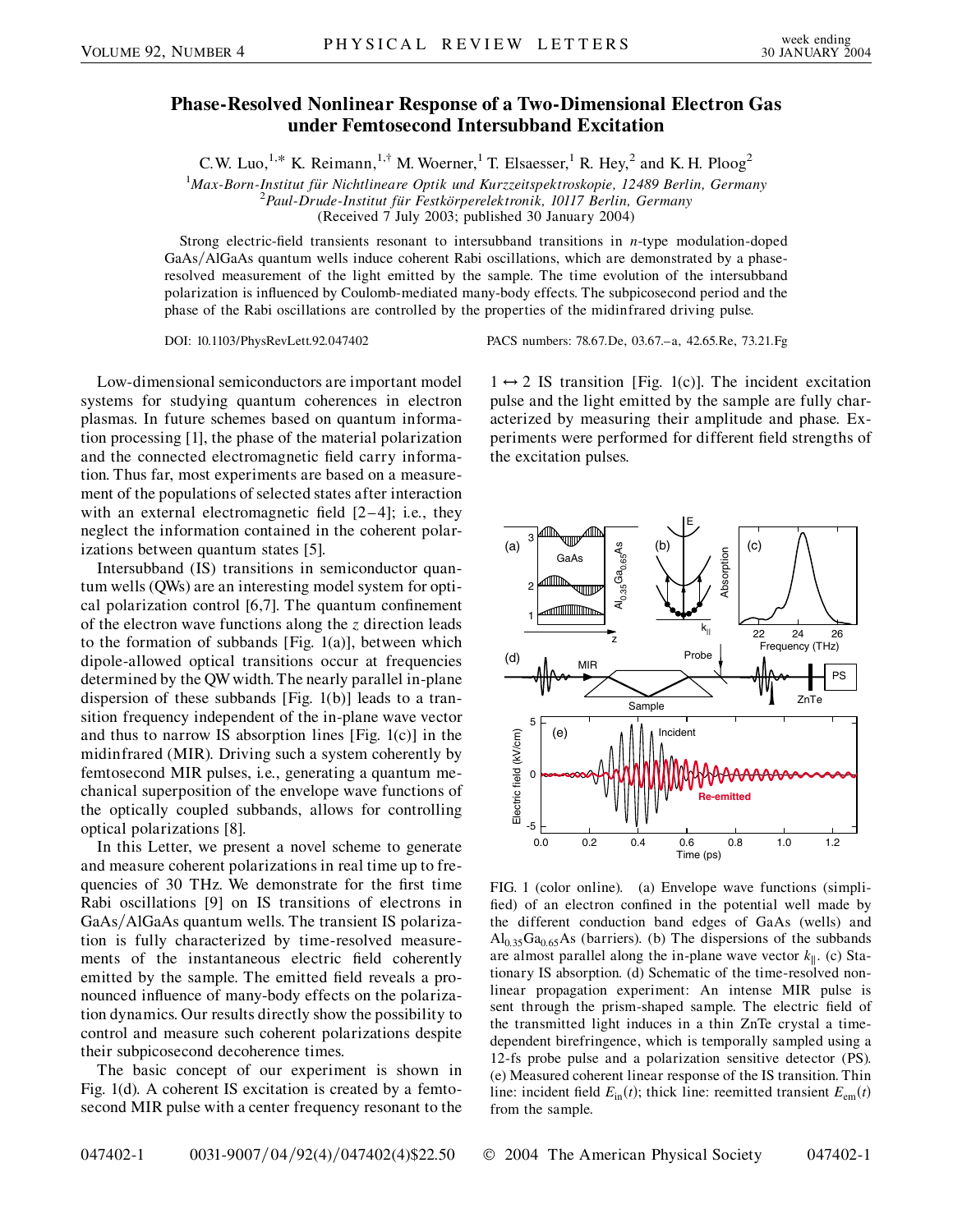Midinfrared pulses with durations of 200 fs and electric-field amplitudes of up to 1 MV/cm are generated via difference frequency mixing of intense 25-fs pulses at 800 nm in GaSe [10]. We investigated an *n*-type modulation-doped QW sample consisting of 51 GaAs QWs of 10-nm width, separated by 20-nm-thick  $Al<sub>0.35</sub>Ga<sub>0.65</sub>As barriers, the centers of which are doped$ with Si, resulting in an electron concentration of  $n<sub>s</sub>$  =  $5 \times 10^{10}$  cm<sup>-2</sup> per QW. The Fermi energy is much smaller than the subband separation so that only subband 1 is populated. The 1 THz-wide [FWHM, Fig. 1(c)]  $1 \leftrightarrow 2$  IS absorption line is homogeneously broadened and has a decoherence time of 320 fs [11]. The sample was processed into a prism [Fig. 1(d)] to achieve a strong coupling of the *p*-polarized MIR pulse and the IS transition dipoles. Experiments are performed at a sample temperature of 100 K. For measuring the MIR electric field by electrooptic sampling [12], the MIR transient is combined with a near-infrared (800 nm) 12-fs probe pulse. Both are focused onto a 10-m-thick (110)-oriented ZnTe crystal. The electro-optic modulation induced by the ultrafast Pockels effect leads to a polarization change of the probe pulse proportional to the momentary MIR electric field. This signal is measured using a polarization sensor [PS in Fig. 1(d)] [10]. By varying the time delay between the MIR transient and the probe pulse, the temporal waveform of the MIR transient is sampled directly.

We first study the coherent response of the sample in the linear regime, i.e., for electric-field amplitudes of the excitation pulse below 5 kV/cm. Figure 1(e) shows the time-resolved incident field  $E_{\text{in}}(t)$  at the position of the quantum wells (located at the base of the prism), as derived from a measurement of the pulse sent through an undoped reference sample of identical prism shape to compensate for the delay and the small dispersion introduced by the substrate of the sample (for details see [7]). The thick line represents the coherent emission  $E_{em}(t)$  from the sample, which is given by the field  $E_{tr}(t)$  transmitted through the sample minus the incident field  $E_{\text{in}}(t)$ .

The reemitted light reflects the free induction decay of the excited coherent IS polarization, a behavior characteristic for linear resonant absorption of a two-level system: Driven by the excitation field  $E_{\text{in}}(t)$ , a macroscopic linear coherent IS polarization  $P(t)$  builds up gradually in the sample. In the case of exact resonance, this polarization is 90° out of phase with the driving field. Maxwell's equations with a coherent polarization source located in a thin  $\delta$ -like layer [13,14] predict that the reemitted field  $E_{em}(t)$ from the sample is proportional to the time derivative of  $P(t)$ , i.e., another 90° out of phase with  $P(t)$ . Both phase shifts together result in  $E_{em}(t)$  being 180° out of phase with  $E_{\text{in}}(t)$  as clearly observed in our experiment [Fig. 1(e)]. For  $t > 0.6$  ps,  $P(t)$  and concomitantly  $E_{em}(t)$ decay with the decoherence time  $T_2 = 320$  fs of the macroscopic IS polarization [11].

The amplitude and the phase of the reemitted light change dramatically for amplitudes of  $E_{in}(t)$  above 10 kV/cm. In Figs. 2(a)–2(c), we show  $E_{\text{in}}(t)$  and  $E_{\text{em}}(t)$  for three different amplitudes of  $E_{\text{in}}(t)$ . For an amplitude of 20 kV/cm [Fig. 2(a)], the emitted field  $E_{em}(t)$  is still out of phase with  $E_{in}(t)$  but its amplitude rises faster than in the linear case, reaches a maximum together with  $E_{\text{in}}(t)$ , and eventually decays almost completely within the time of the driving pulse. For a driving field amplitude of 30 kV/cm [Fig. 2(b)], one finds at early times  $t < 0.45$  ps an even faster rise and decay of  $E_{em}(t)$ , which is *out of phase* with  $E_{\text{in}}(t)$ . At  $t = 0.45$  ps, the amplitude of  $E_{em}(t)$  almost vanishes. In the second half of the driving pulse, we observe a second rise and decay of  $E_{em}(t)$  which is, however, *in phase* with the driving



FIG. 2 (color online). (a)–(c) Ultrafast Rabi oscillations of the  $1 \leftrightarrow 2$  IS transition measured as the coherent nonlinear response of the sample [reemitted field:  $E_{em}(t)$  (thick lines)] to different strong incident electric fields  $E_{\text{in}}(t)$  (thin lines). (d) Dashed line: pulse area  $\Theta$  calculated from the incident electric field in (c). Dots: progress of the Rabi oscillation  $\Xi$ obtained from the envelope of the reemitted field.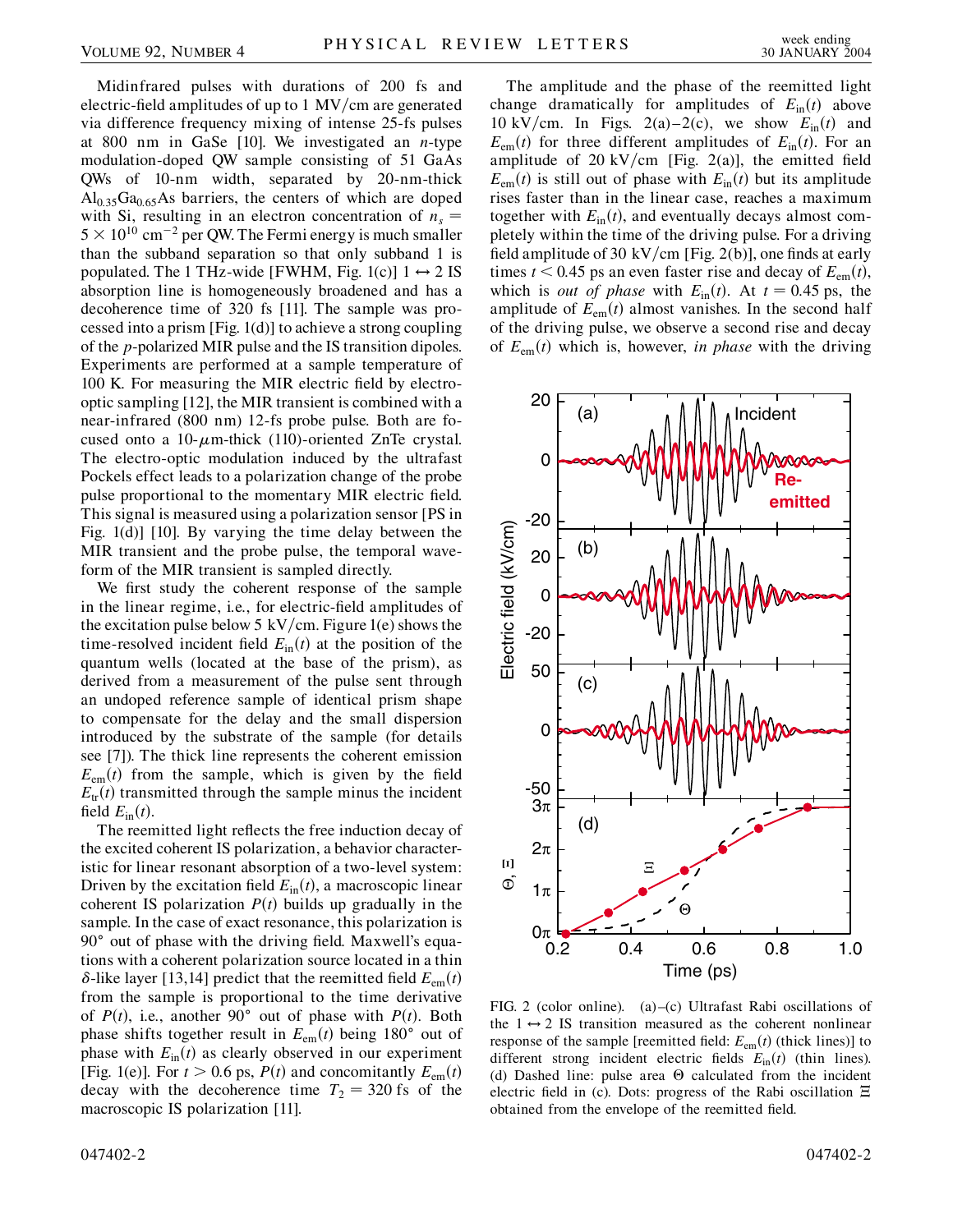field. For a driving field amplitude of  $50 \text{ kV/cm}$ [Fig. 2(c)], the periods of rise and decay of the reemitted field amplitude become even shorter, and we observe zero amplitudes at  $t = 0.25$  ps and at  $t = 0.45$  ps. The field  $E_{\text{em}}(t)$  is first ( $t < 0.25$  ps) out of phase with  $E_{\text{in}}(t)$ , for intermediate times  $(0.25 \text{ ps} < t < 0.45 \text{ ps})$  in phase with  $E_{\text{in}}(t)$ , and finally ( $t > 0.45$  ps) again out of phase with  $E_{\text{in}}(t)$ .

The data in Fig. 2 demonstrate that both amplitude and time structure of the macroscopic nonlinear polarization in the sample can be manipulated in a wide range by changing the strength of the coherent driving field. Our results are a direct manifestation of optical Rabi oscillations, which we observe directly through the nonlinear polarization, in contrast to studying population changes [2–4]. In the most elementary approach, Rabi oscillations of the polarization amplitude and of the population inversion are predicted by the Maxwell-Bloch equations for noninteracting two-level systems [13–15]:

$$
\frac{\partial \rho_{12}}{\partial t} = \left(i2\pi\nu - \frac{1}{T_2}\right)\rho_{12} + i\Omega(t)(1 - 2\rho_{22}),
$$
  
\n
$$
\frac{\partial \rho_{22}}{\partial t} = -\frac{1}{T_1}\rho_{22} + 2\Omega(t)\operatorname{Im}(\rho_{12}),
$$
  
\n
$$
P = 2Nd \operatorname{Re}(\rho_{12}), \qquad E_{em} = -\frac{1}{2\epsilon_0 cn} \frac{\partial P}{\partial t}.
$$
\n(1)

The  $\rho_{ij}$  are the diagonal (populations) and off-diagonal elements (coherences) of the density matrix. They are damped by the phenomenological time constants  $T_1$  and  $T_2$ , respectively.  $\Omega(t) = E_{\text{in}}(t) d/\hbar$  is the instantaneous Rabi frequency. The reemitted field  $E_{em}(t)$  is proportional to the time derivative of the macroscopic polarization  $P(t)$ , which in turn is proportional to the electric dipole moment *d* and to the total sheet density *N* of coherently oscillating carriers. *n* contains the refractive index of the material surrounding the quantum wells and a factor correcting for the geometry of the experiment [14]. For absorption of light, the reemitted field transient  $E_{em}(t)$ interferes destructively with the driving field  $E_{\text{in}}(t)$ , resulting in an attenuation of the transmitted field. For gain, constructive interference of  $E_{em}(t)$  with  $E_{in}(t)$  leads to amplification of the transmitted field.

The data in Figs. 1(e) and 2 are reproduced qualitatively by Eq. (1). In Fig. 3(a), the reemitted electric field  $E_{em}(t)$  (thick lines) and the population  $\rho_{22}(t)$  in the excited subband (shaded areas) are plotted for excitation in the linear regime [for simplicity we consider a driving field  $E_{\text{in}}(t)$  with a rectangular amplitude in time and neglect any damping:  $T_1 = T_2 = \infty$ ]. Such weak excitation leads to  $E_{em}(t)$  being always out of phase with  $E_{in}(t)$ and to an excited-state population that rises monotonically until the end of  $E_{in}(t)$ . A high driving field [Fig. 3(b)] leads to a Rabi oscillation of the excited-state population and to a reemitted field with a phase depending on the time derivative of the excited-state population  $d\rho_{22}/dt$ .



FIG. 3 (color online). (a),(b) Calculated time evolution of the reemitted field (thick lines) and the excited-state population (shaded areas) for an applied field (thin lines) using the Maxwell-Bloch equations [Eq. (1)] for uncoupled two-level systems. (c) For the same field amplitude as in (b), two coupled two-level systems lead to an increase of the Rabi frequency and to a decrease of the reemitted amplitude.

For  $d\rho_{22}/dt > 0$  (period of light absorption),  $E_{em}(t)$  is out of phase with  $E_{\text{in}}(t)$ . After reaching the population inversion, we have  $d\rho_{22}/dt < 0$  (period of optical gain) and  $E_{em}(t)$  in phase with  $E_{in}(t)$ . The experimental results of Fig. 2 show how the Rabi oscillations on the  $1 \leftrightarrow 2$  IS transition change with the applied pulse area  $\Theta =$  $\frac{\pi}{2}$  *j*  $\Omega(t)$  *dt* [16]. In Fig. 2(a), we observe a complete inversion of the IS transition when applying a driving field with pulse area  $\Theta \approx \pi$ . A stronger pulse with  $\Theta \approx$  $2\pi$  [Fig. 2(b)] leads to complete population inversion around  $t = 0.45$  ps, followed by a period of stimulated emission from inverted IS transitions until the end of the driving pulse. The situation in Fig. 2(c) strongly resembles the calculated result shown in Fig. 3(b) for a pulse with  $\Theta \approx 3\pi$ .

While Eq. (1) allows a qualitative description of our data, it is not sufficient for a quantitative description. The dashed line in Fig. 2(d) shows as a function of time the pulse area  $\Theta$  calculated from the incident field. The dots give the pulse area  $\Xi$  derived from the measured progress of the Rabi oscillation: The maxima of the envelope of the reemitted field occur at  $\Xi$  equal to an odd multiple of  $\pi/2$ , the nodes at multiples of  $\pi$ . Equation (1) predicts